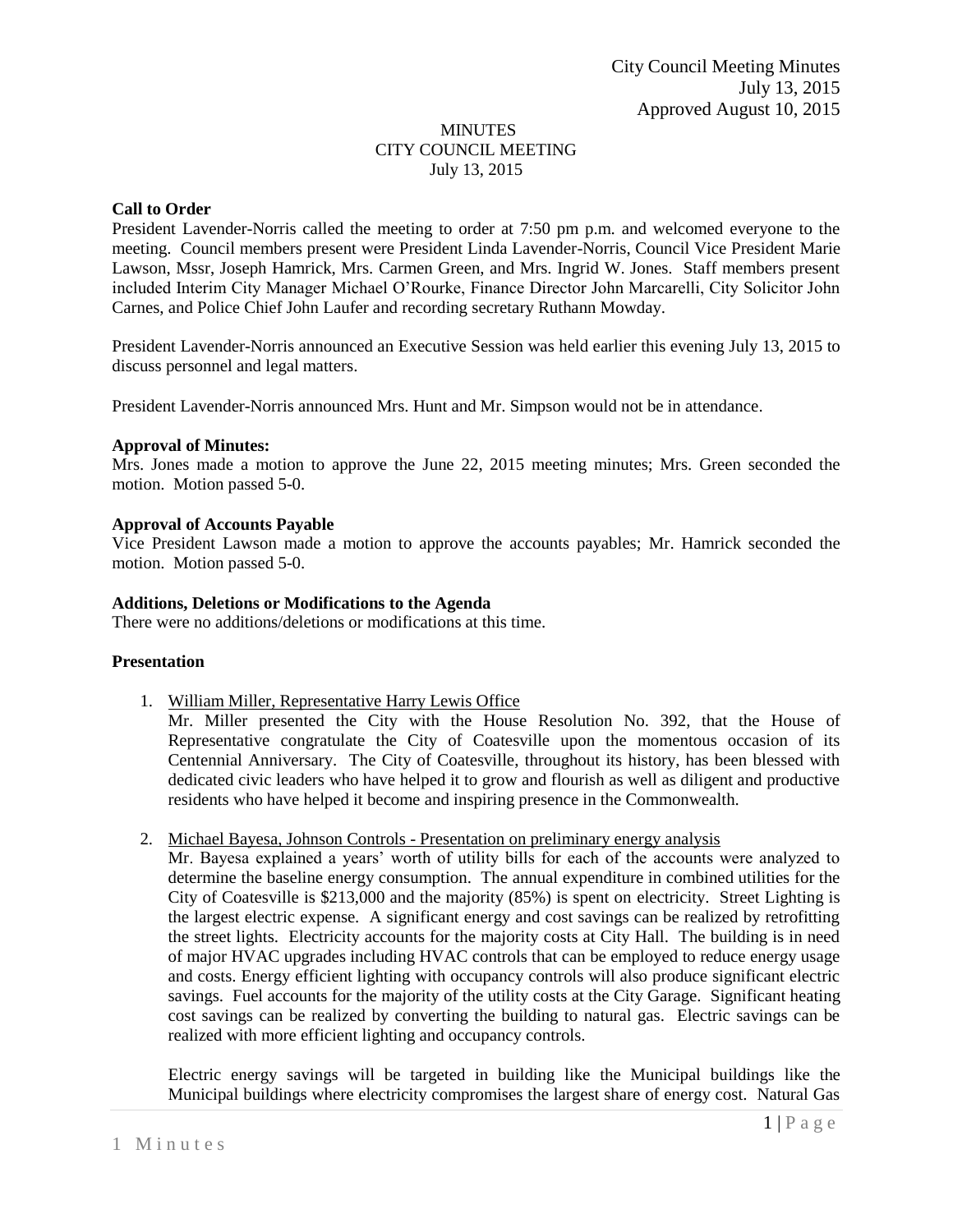and fuel oil savings can be realized in the municipal building by upgrading the HVAC equipment. Electric energy reductions can be achieved through interior and exterior lighting upgrades in most buildings. Enhanced HVAC controls and new control strategies can reduce energy consumption and costs spent on heating and cooling in some buildings.

Johnson Controls (JCI) recommends converting street lights to LED, traffic lights to LED, Interior lighting upgrade, Occupancy sensor installs, exterior lighting upgrades, fuel oil to natural gas conversion, City garage security upgrades, vending machines/plug load controls and City Hall HVAC retrofit and upgrades. Johnson Controls recommendations in this project are estimated to generate \$93,022 in annual savings, plus an additional \$50,000 in rebates. The estimated savings over a period of 20 years could be \$2,525,000.

### **Citizens' Hearings –** *Regular Action Items Only* **(3 Minutes)**

There were no citizens' hearings on regular action items only.

### **Discussion Item**

1. Discuss Committee members for our council water features initiative

The committee will look at the current water facilities such as the pools, splash pad, etc.. They will search out grants to accomplish the goals we set based on the needs from the community. The committee members are President Lavender-Norris, Vice President Lawson and Mrs. Green.

2. Discuss possibility of having toters picked up in the same location on trash day

The trash toters and the recycling toters are placed in two separate areas on pick-up day. Residents have asked for the both to be picked up in the same place. Would it be hard for the drivers to differentiate? The alleyways are very tight. There are some residents who do not have alleyways. Representatives from Eagle explained it can be a possibility. They will look into it and contact the City with their findings.

3. Discuss Community Center Fees

The Community Center is a vital part of the community. The more we rent it the more we can cover the costs. The current fees at the Community Center are \$300 for 4 hours, \$100 per additional hour, \$150 security deposit. The current fees are considered too high. Council discussed a variation of fees for the Center. Mr. Marcarelli supplied Council with the monthly costs for using the Community Center.

Council asked for an Ordinance to be on the next meeting agenda as an action item with new fees as discussed. The fees are \$50 per hour (4 hour minimum), \$75 per additional hour, \$150 security deposit, \$25 set up/cleaning fee.

4. Discuss Award summaries from council

The award summaries discussed were: *Certificate of Recognition*- examples- Family reunions, church anniversaries, Celebrations of life, birth, etc.; *Certificate of Excellence*- examplescommunity contests, winning a local competition, sports accomplishments; and *Proclamations*  examples- national accomplishments, state accomplishments, extraordinary accomplishments within the city.

Council asked for the discussion item to be placed on the next meeting agenda as an action item.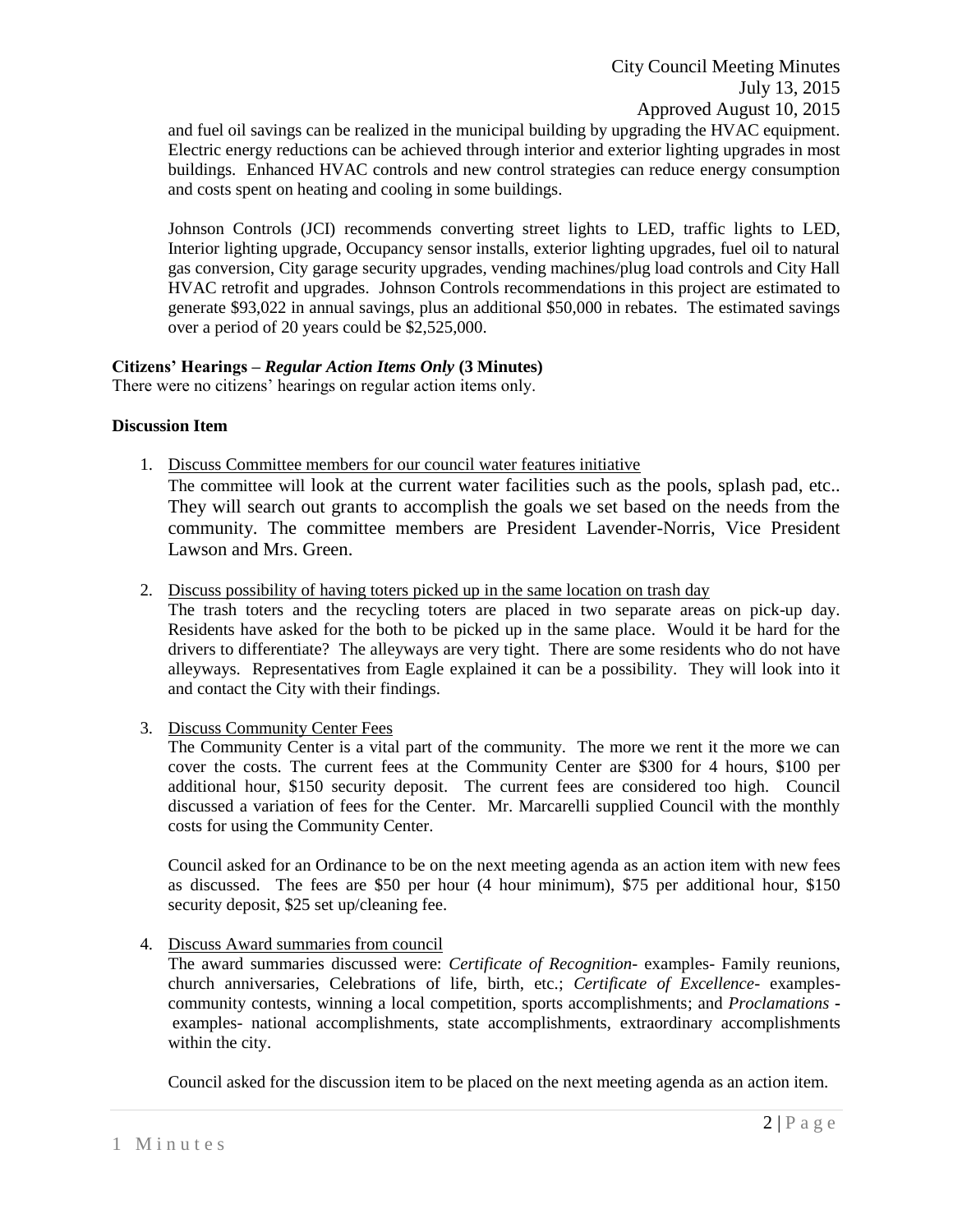- 5. Discuss solicitation and resident rights/quality of life and enforcement of it.
- Council discussed soliciting the residents. Most residents in the City are not aware of the code requirements for solicitors. The solicitor is supposed to provide a permit issued by the Code Department. Residents should ask for proof. A variation of ways to inform the residents was discussed flyers, Channel 66, Website, newsletters, etc.
- 6. Discuss disposal trash cans Item was discussed during discussion item #2.
- 7. Discuss code 82-17 about vacant properties and fees

The description in Section 82-17 of the code book does not address vacant lots as vacant premises. The fee for a vacant lot is the same as a vacant premise. s a vacant lot also considered a vacant premise since there is no structure on it? During the discussion it was clarified in Section 82-19 the vacant premises definition is residential, commercial, industrial sites and vacant lots. Council agreed all vacant properties/vacant premises should be filed with the City and maintained as per the City Code.

8. Discuss EMT Billing at City Events

Mr. O'Rourke questioned EMT billings at our City events. There was an incident where a person felt faint and had his blood pressure checked, denied going to the hospital but was billed \$300. Council asked Mr. O'Rourke to look further into the matter, the EMT's should not be charging at the events. Lieutenant Audette explained the EMT's are a separate entity from the City.

## **Regular Action Items**

- 1. Receive and consider second reading and adoption an Ordinance amending Chapter 218-Vehicle and Traffic for the City of Coatesville, Chester County, Pennsylvania Mr. Hamrick made a motion to approve second reading and adoption an Ordinance amending Chapter 218-Vehicle and Traffic for the City of Coatesville, Chester County, Pennsylvania; Mrs. Green seconded the motion. Motion passed 5-0.
- 2. Receive and consider authorization to issue RFQ for energy savings related work. Vice President Lawson made a motion to authorize the issuance of an RFQ for energy savings related work; Mr. Hamrick seconded the motion. Motion passed 5-0.

### **Solicitors Report**

Mr. Carnes announced the developer for Family Dollar will be receiving a Highway Occupancy Permit from PennDot in the near future and will finalize for recording its plans and all prerequisites. The 2nd Reading and possible of the Ordinance prohibiting parking on Coronet in the Millview Subdivision was advertised. The City Solicitor has worked on various matters involving litigation and assisted the City in its interpretation of codes, rules and regulations.

# **City Manager's Report**

Mr. O'Rourke provide Council with the Engineers Report for June 2015. The departmental reports were provided to Council via email or hard copy. The RFP's requested will be done shortly. He is still working on the Early Intervention Program Grant.

# **Citizens' Hearings –** *Non-Agenda Items Only* **(3 Minutes)**

There were no citizens' hearings on non-agenda items only.